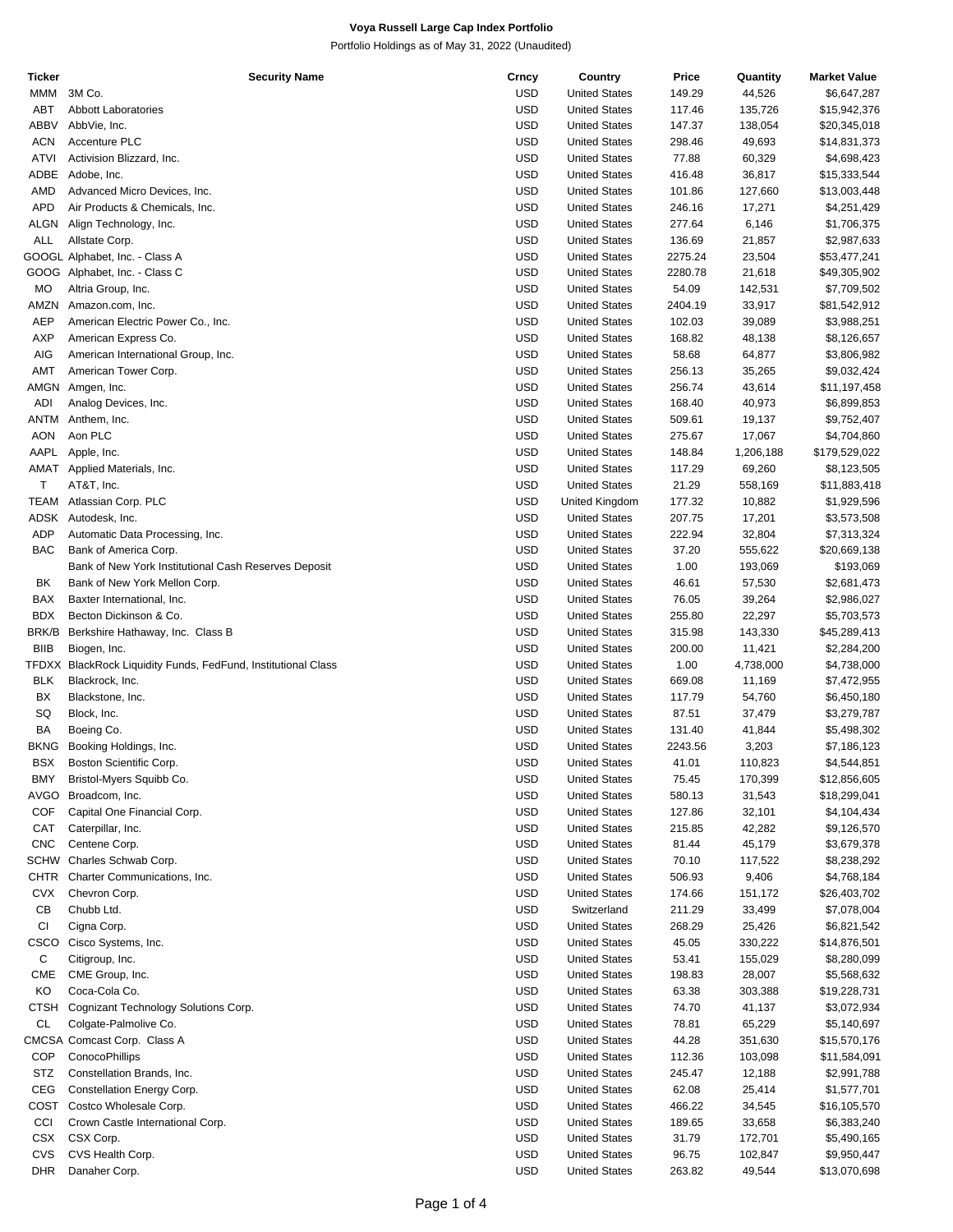Portfolio Holdings as of May 31, 2022 (Unaudited)

| Ticker      | <b>Security Name</b>                         | Crncy      | Country              | Price  | Quantity | <b>Market Value</b> |
|-------------|----------------------------------------------|------------|----------------------|--------|----------|---------------------|
| DE          | Deere & Co.                                  | <b>USD</b> | <b>United States</b> | 357.78 | 21,790   | \$7,796,026         |
| <b>DELL</b> | Dell Technologies, Inc.                      | <b>USD</b> | <b>United States</b> | 49.94  | 21,162   | \$1,056,830         |
| <b>DLR</b>  | Digital Realty Trust, Inc.                   | <b>USD</b> | <b>United States</b> | 139.59 | 21,912   | \$3,058,696         |
| DG          | Dollar General Corp.                         | <b>USD</b> | <b>United States</b> | 220.34 | 18,225   | \$4,015,697         |
| D           | Dominion Energy, Inc.                        | <b>USD</b> | <b>United States</b> | 84.22  | 62,931   | \$5,300,049         |
|             | Dow, Inc.                                    | <b>USD</b> |                      | 67.98  |          |                     |
| DOW         |                                              |            | <b>United States</b> |        | 57,510   | \$3,909,530         |
| <b>DUK</b>  | Duke Energy Corp.                            | <b>USD</b> | <b>United States</b> | 112.52 | 60,117   | \$6,764,365         |
| DD          | DuPont de Nemours, Inc.                      | <b>USD</b> | <b>United States</b> | 67.85  | 40,106   | \$2,721,192         |
| ETN         | Eaton Corp. PLC                              | <b>USD</b> | <b>United States</b> | 138.60 | 31,101   | \$4,310,599         |
| EBAY        | eBay, Inc.                                   | <b>USD</b> | <b>United States</b> | 48.67  | 48,882   | \$2,379,087         |
| ECL         | Ecolab, Inc.                                 | <b>USD</b> | <b>United States</b> | 163.91 | 19,528   | \$3,200,834         |
| EW          | Edwards Lifesciences Corp.                   | <b>USD</b> | <b>United States</b> | 100.85 | 48,270   | \$4,868,030         |
| EA          | Electronic Arts, Inc.                        | <b>USD</b> | <b>United States</b> | 138.65 | 21,882   | \$3,033,939         |
| <b>LLY</b>  | Eli Lilly & Co.                              | <b>USD</b> | <b>United States</b> | 313.44 | 66,235   | \$20,760,698        |
|             |                                              |            |                      |        |          |                     |
| EMBC        | Embecta Corp.                                | <b>USD</b> | <b>United States</b> | 24.78  | 4,465    | \$110,643           |
| EMR         | Emerson Electric Co.                         | <b>USD</b> | <b>United States</b> | 88.66  | 46,604   | \$4,131,911         |
| EOG         | EOG Resources, Inc.                          | <b>USD</b> | <b>United States</b> | 136.96 | 45,555   | \$6,239,213         |
| EQIX        | Equinix, Inc.                                | <b>USD</b> | <b>United States</b> | 687.09 | 6,981    | \$4,796,575         |
| EL.         | Estee Lauder Cos., Inc.                      | <b>USD</b> | <b>United States</b> | 254.65 | 17,881   | \$4,553,397         |
| EXC         | Exelon Corp.                                 | <b>USD</b> | <b>United States</b> | 49.15  | 76,243   | \$3,747,343         |
| <b>XOM</b>  | Exxon Mobil Corp.                            | <b>USD</b> | <b>United States</b> | 96.00  | 330,920  | \$31,768,320        |
| <b>FDX</b>  | FedEx Corp.                                  | <b>USD</b> | <b>United States</b> | 224.58 | 19,153   | \$4,301,381         |
|             |                                              |            |                      |        |          |                     |
| <b>FIS</b>  | Fidelity National Information Services, Inc. | <b>USD</b> | <b>United States</b> | 104.50 | 47,532   | \$4,967,094         |
| <b>FISV</b> | Fiserv, Inc.                                 | <b>USD</b> | <b>United States</b> | 100.18 | 46,729   | \$4,681,311         |
| F           | Ford Motor Co.                               | <b>USD</b> | <b>United States</b> | 13.68  | 305,685  | \$4,181,771         |
| <b>FCX</b>  | Freeport-McMoRan, Inc.                       | <b>USD</b> | <b>United States</b> | 39.08  | 114,277  | \$4,465,945         |
| GD          | General Dynamics Corp.                       | <b>USD</b> | <b>United States</b> | 224.91 | 19,432   | \$4,370,451         |
| GE          | General Electric Co.                         | <b>USD</b> | <b>United States</b> | 78.29  | 85,329   | \$6,680,407         |
| GIS         | General Mills, Inc.                          | <b>USD</b> | <b>United States</b> | 69.85  | 47,135   | \$3,292,380         |
| GM          |                                              | <b>USD</b> |                      | 38.68  |          |                     |
|             | General Motors Co.                           |            | <b>United States</b> |        | 107,410  | \$4,154,619         |
| <b>GILD</b> | Gilead Sciences, Inc.                        | <b>USD</b> | <b>United States</b> | 64.85  | 98,092   | \$6,361,266         |
| <b>GPN</b>  | Global Payments, Inc.                        | <b>USD</b> | <b>United States</b> | 131.04 | 22,093   | \$2,895,067         |
| GS          | Goldman Sachs Group, Inc.                    | <b>USD</b> | <b>United States</b> | 326.85 | 25,605   | \$8,368,994         |
| <b>HCA</b>  | HCA Healthcare, Inc.                         | <b>USD</b> | <b>United States</b> | 210.40 | 19,121   | \$4,023,058         |
| HD          | Home Depot, Inc.                             | <b>USD</b> | <b>United States</b> | 302.75 | 81,609   | \$24,707,125        |
| <b>HON</b>  | Honeywell International, Inc.                | <b>USD</b> | <b>United States</b> | 193.62 | 53,619   | \$10,381,711        |
| <b>HUM</b>  | Humana, Inc.                                 | <b>USD</b> | <b>United States</b> | 454.23 | 10,073   | \$4,575,459         |
| <b>ITW</b>  |                                              | <b>USD</b> |                      |        |          |                     |
|             | Illinois Tool Works, Inc.                    |            | <b>United States</b> | 208.07 | 24,575   | \$5,113,320         |
| ILMN        | Illumina, Inc.                               | <b>USD</b> | <b>United States</b> | 239.48 | 11,396   | \$2,729,114         |
| <b>INTC</b> | Intel Corp.                                  | <b>USD</b> | <b>United States</b> | 44.42  | 315,847  | \$14,029,924        |
| ICE         | Intercontinental Exchange, Inc.              | USD        | <b>United States</b> | 102.39 | 43,440   | \$4,447,822         |
| <b>IBM</b>  | International Business Machines Corp.        | <b>USD</b> | <b>United States</b> | 138.84 | 69,828   | \$9,694,920         |
| <b>INTU</b> | Intuit, Inc.                                 | <b>USD</b> | <b>United States</b> | 414.46 | 20,742   | \$8,596,729         |
| <b>ISRG</b> | Intuitive Surgical, Inc.                     | <b>USD</b> | <b>United States</b> | 227.64 | 27,683   | \$6,301,758         |
| IWL         | iShares Russell Top 200 ETF                  | USD        | <b>United States</b> | 97.71  | 159,300  | \$15,565,203        |
| <b>JNJ</b>  | Johnson & Johnson                            | <b>USD</b> | <b>United States</b> | 179.53 | 205,888  | \$36,963,073        |
|             |                                              |            |                      |        |          |                     |
| JCI         | Johnson Controls International plc           | <b>USD</b> | <b>United States</b> | 54.51  | 54,806   | \$2,987,475         |
| JPM         | JPMorgan Chase & Co.                         | <b>USD</b> | <b>United States</b> | 132.23 | 229,443  | \$30,339,248        |
| <b>KDP</b>  | Keurig Dr Pepper, Inc.                       | <b>USD</b> | <b>United States</b> | 34.74  | 54,559   | \$1,895,380         |
| KMB         | Kimberly-Clark Corp.                         | <b>USD</b> | <b>United States</b> | 133.02 | 26,330   | \$3,502,417         |
| KMI         | Kinder Morgan, Inc.                          | <b>USD</b> | <b>United States</b> | 19.69  | 151,976  | \$2,992,407         |
| KLAC        | KLA Corp.                                    | <b>USD</b> | <b>United States</b> | 364.85 | 11,846   | \$4,322,013         |
| KHC         | Kraft Heinz Co.                              | USD        | <b>United States</b> | 37.83  | 54,230   | \$2,051,521         |
| KD          | Kyndryl Holdings, Inc.                       | <b>USD</b> | <b>United States</b> | 12.34  | 17,499   | \$215,938           |
|             |                                              |            |                      |        |          |                     |
| LHX         | L3Harris Technologies, Inc.                  | <b>USD</b> | <b>United States</b> | 240.90 | 15,278   | \$3,680,470         |
| LRCX        | Lam Research Corp.                           | <b>USD</b> | <b>United States</b> | 520.03 | 10,988   | \$5,714,090         |
| LVS         | Las Vegas Sands Corp.                        | USD        | <b>United States</b> | 35.46  | 25,817   | \$915,471           |
| LMT         | Lockheed Martin Corp.                        | <b>USD</b> | <b>United States</b> | 440.11 | 18,962   | \$8,345,366         |
| LOW         | Lowe's Cos, Inc.                             | <b>USD</b> | <b>United States</b> | 195.30 | 52,683   | \$10,288,990        |
| MAR         | Marriott International, Inc.                 | <b>USD</b> | <b>United States</b> | 171.58 | 21,238   | \$3,644,016         |
| ММС         | Marsh & McLennan Cos., Inc.                  | USD        | <b>United States</b> | 159.95 | 39,690   | \$6,348,416         |
| МA          | Mastercard, Inc. - Class A                   | <b>USD</b> | <b>United States</b> |        |          |                     |
|             |                                              |            |                      | 357.87 | 67,458   | \$24,141,194        |
| MCD         | McDonald's Corp.                             | <b>USD</b> | <b>United States</b> | 252.21 | 58,358   | \$14,718,471        |
| MDT         | Medtronic PLC                                | USD        | Ireland              | 100.15 | 104,911  | \$10,506,837        |
| MRK         | Merck & Co., Inc.                            | USD        | <b>United States</b> | 92.03  | 197,964  | \$18,218,627        |
| META        | Meta Platforms, Inc.                         | <b>USD</b> | <b>United States</b> | 193.64 | 180,231  | \$34,899,931        |
| MET         | Metlife, Inc.                                | <b>USD</b> | <b>United States</b> | 67.39  | 54,575   | \$3,677,809         |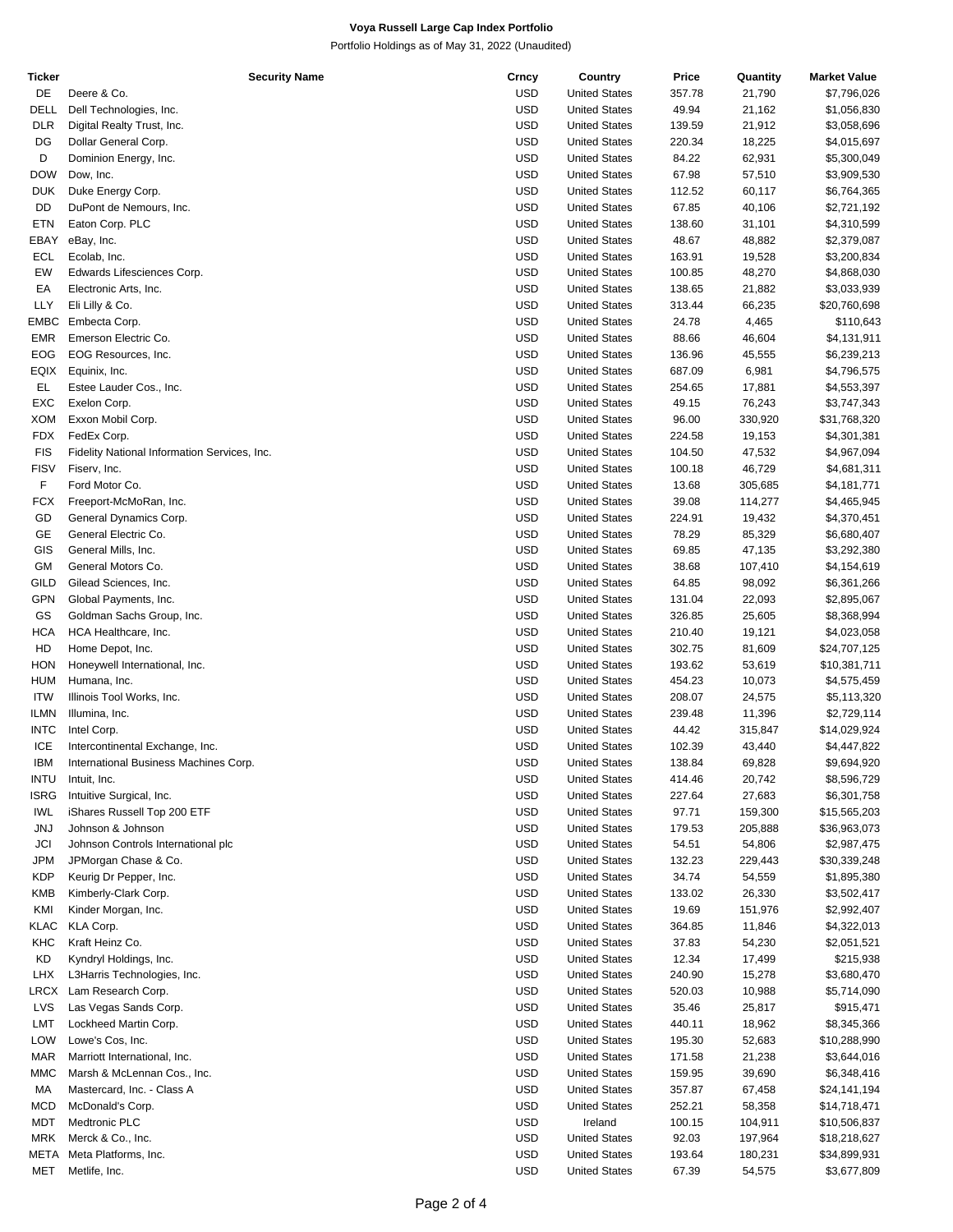Portfolio Holdings as of May 31, 2022 (Unaudited)

| Ticker      | <b>Security Name</b>                  | Crncy      | Country              | Price   | Quantity | <b>Market Value</b> |
|-------------|---------------------------------------|------------|----------------------|---------|----------|---------------------|
| MU          | Micron Technology, Inc.               | USD        | <b>United States</b> | 73.84   | 87,543   | \$6,464,175         |
| <b>MSFT</b> | Microsoft Corp.                       | USD        | <b>United States</b> | 271.87  | 588,915  | \$160,108,321       |
| MRNA        | Moderna, Inc.                         | <b>USD</b> | <b>United States</b> | 145.33  | 26,433   | \$3,841,508         |
|             |                                       | <b>USD</b> |                      |         |          |                     |
| MDLZ        | Mondelez International, Inc.          |            | <b>United States</b> | 63.56   | 107,682  | \$6,844,268         |
| <b>MNST</b> | Monster Beverage Corp.                | USD        | <b>United States</b> | 89.12   | 29,000   | \$2,584,480         |
| <b>MCO</b>  | Moody's Corp.                         | <b>USD</b> | <b>United States</b> | 301.57  | 12,676   | \$3,822,701         |
| MS          | Morgan Stanley                        | <b>USD</b> | <b>United States</b> | 86.14   | 103,318  | \$8,899,813         |
| <b>NFLX</b> | NetFlix, Inc.                         | <b>USD</b> | <b>United States</b> | 197.44  | 33,749   | \$6,663,403         |
| <b>NEM</b>  | Newmont Corp.                         | USD        | <b>United States</b> | 67.85   | 62,617   | \$4,248,563         |
| <b>NEE</b>  | NextEra Energy, Inc.                  | USD        | <b>United States</b> | 75.69   | 153,232  | \$11,598,130        |
| <b>NKE</b>  |                                       | <b>USD</b> |                      |         |          |                     |
|             | Nike, Inc.                            |            | <b>United States</b> | 118.85  | 96,811   | \$11,505,987        |
| <b>NSC</b>  | Norfolk Southern Corp.                | <b>USD</b> | <b>United States</b> | 239.66  | 18,692   | \$4,479,725         |
| <b>NOC</b>  | Northrop Grumman Corp.                | USD        | <b>United States</b> | 467.97  | 11,435   | \$5,351,237         |
| <b>NVDA</b> | Nvidia Corp.                          | <b>USD</b> | <b>United States</b> | 186.72  | 186,948  | \$34,906,931        |
| <b>NXPI</b> | NXP Semiconductor NV - NXPI - US      | <b>USD</b> | Netherlands          | 189.76  | 20,698   | \$3,927,652         |
| ORCL        | Oracle Corp.                          | <b>USD</b> | <b>United States</b> | 71.92   | 125,973  | \$9,059,978         |
| <b>PYPL</b> | PayPal Holdings, Inc.                 | USD        | <b>United States</b> | 85.21   | 91,821   | \$7,824,067         |
|             |                                       |            |                      |         |          |                     |
| PEP         | PepsiCo, Inc.                         | USD        | <b>United States</b> | 167.75  | 107,962  | \$18,110,626        |
| PFE         | Pfizer, Inc.                          | <b>USD</b> | <b>United States</b> | 53.04   | 436,230  | \$23,137,639        |
| <b>PM</b>   | Philip Morris International, Inc.     | <b>USD</b> | <b>United States</b> | 106.25  | 121,676  | \$12,928,075        |
| <b>PNC</b>  | PNC Financial Services Group, Inc.    | USD        | <b>United States</b> | 175.41  | 33,149   | \$5,814,666         |
| PG          | Procter & Gamble Co.                  | <b>USD</b> | <b>United States</b> | 147.88  | 188,058  | \$27,810,017        |
| <b>PGR</b>  | Progressive Corp.                     | <b>USD</b> | <b>United States</b> | 119.38  | 45,635   | \$5,447,906         |
| PLD         |                                       | <b>USD</b> |                      |         |          |                     |
|             | ProLogis, Inc.                        |            | <b>United States</b> | 127.48  | 57,590   | \$7,341,573         |
| <b>PSA</b>  | Public Storage, Inc.                  | USD        | <b>United States</b> | 330.64  | 11,772   | \$3,892,294         |
| QCOM        | Qualcomm, Inc.                        | USD        | <b>United States</b> | 143.22  | 88,147   | \$12,624,413        |
| <b>RTX</b>  | Raytheon Technologies Corp.           | <b>USD</b> | <b>United States</b> | 95.12   | 116,970  | \$11,126,186        |
| REGN        | Regeneron Pharmaceuticals, Inc.       | <b>USD</b> | <b>United States</b> | 664.74  | 7,983    | \$5,306,619         |
| <b>RIVN</b> | Rivian Automotive, Inc.               | USD        | <b>United States</b> | 31.40   | 11,511   | \$361,445           |
| <b>ROP</b>  | Roper Technologies, Inc.              | <b>USD</b> | <b>United States</b> | 442.44  | 8,190    | \$3,623,584         |
|             |                                       |            |                      |         |          |                     |
| ROST        | Ross Stores, Inc.                     | <b>USD</b> | <b>United States</b> | 85.02   | 27,347   | \$2,325,042         |
| <b>SPGI</b> | S&P Global, Inc.                      | <b>USD</b> | <b>United States</b> | 349.48  | 27,082   | \$9,464,617         |
|             | S&P500 EMINI FUT Jun22                | USD        | <b>United States</b> | 4131.25 | 38       | \$7,849,375         |
| <b>CRM</b>  | Salesforce, Inc.                      | USD        | <b>United States</b> | 160.24  | 73,076   | \$11,709,698        |
| SLB         | Schlumberger NV                       | <b>USD</b> | <b>United States</b> | 45.96   | 109,273  | \$5,022,187         |
| <b>SRE</b>  | Sempra Energy                         | <b>USD</b> | <b>United States</b> | 163.86  | 24,973   | \$4,092,076         |
| <b>NOW</b>  | ServiceNow, Inc.                      | USD        | <b>United States</b> | 467.47  |          | \$7,292,065         |
|             |                                       |            |                      |         | 15,599   |                     |
| <b>SHW</b>  | Sherwin-Williams Co.                  | USD        | <b>United States</b> | 268.04  | 18,783   | \$5,034,595         |
| SNOW        | Snowflake, Inc.                       | <b>USD</b> | <b>United States</b> | 127.65  | 15,805   | \$2,017,508         |
| <b>SO</b>   | Southern Co.                          | <b>USD</b> | <b>United States</b> | 75.66   | 82,643   | \$6,252,769         |
| scco        | Southern Copper Corp.                 | USD        | Mexico               | 61.78   | 6,570    | \$405,895           |
|             | SBUX Starbucks Corp.                  | <b>USD</b> | <b>United States</b> | 78.50   | 89,886   | \$7,056,051         |
| SYK         | Stryker Corp.                         | USD        | <b>United States</b> | 234.50  | 27,240   | \$6,387,780         |
| SYY         | Sysco Corp.                           | <b>USD</b> | <b>United States</b> | 84.18   | 39,922   | \$3,360,634         |
|             |                                       |            |                      |         |          |                     |
| <b>TMUS</b> | T-Mobile US, Inc.                     | USD        | <b>United States</b> | 133.29  | 46,029   | \$6,135,205         |
| TGT         | Target Corp.                          | USD        | <b>United States</b> | 161.88  | 37,406   | \$6,055,283         |
| TSLA        | Tesla, Inc.                           | USD        | <b>United States</b> | 758.26  | 65,038   | \$49,315,714        |
| <b>TXN</b>  | Texas Instruments, Inc.               | USD        | <b>United States</b> | 176.76  | 72,175   | \$12,757,653        |
| <b>TMO</b>  | Thermo Fisher Scientific, Inc.        | USD        | <b>United States</b> | 567.57  | 30,701   | \$17,424,967        |
| <b>TJX</b>  | TJX Cos., Inc.                        | <b>USD</b> | <b>United States</b> | 63.57   | 93,199   | \$5,924,660         |
|             |                                       |            |                      |         |          |                     |
| <b>TRV</b>  | Travelers Cos, Inc.                   | <b>USD</b> | <b>United States</b> | 179.04  | 18,820   | \$3,369,533         |
| <b>TFC</b>  | Truist Financial Corp.                | <b>USD</b> | <b>United States</b> | 49.74   | 103,607  | \$5,153,412         |
| TWLO        | Twilio, Inc.                          | USD        | <b>United States</b> | 105.17  | 13,001   | \$1,367,315         |
| UBER        | Uber Technologies, Inc.               | USD        | <b>United States</b> | 23.20   | 126,064  | \$2,924,685         |
| <b>UNP</b>  | Union Pacific Corp.                   | USD        | <b>United States</b> | 219.78  | 50,234   | \$11,040,429        |
| <b>UPS</b>  | United Parcel Service, Inc. - Class B | USD        | <b>United States</b> | 182.25  | 56,552   | \$10,306,602        |
| <b>UNH</b>  |                                       | USD        | <b>United States</b> |         |          |                     |
|             | UnitedHealth Group, Inc.              |            |                      | 496.78  | 73,512   | \$36,519,291        |
| <b>USB</b>  | US Bancorp                            | USD        | <b>United States</b> | 53.07   | 104,871  | \$5,565,504         |
| VZ          | Verizon Communications, Inc.          | USD        | <b>United States</b> | 51.29   | 328,329  | \$16,839,994        |
| <b>VRTX</b> | Vertex Pharmaceuticals, Inc.          | <b>USD</b> | <b>United States</b> | 268.65  | 19,879   | \$5,340,493         |
| V           | Visa, Inc. - Class A                  | USD        | <b>United States</b> | 212.17  | 129,662  | \$27,510,387        |
| <b>VMW</b>  | VMware, Inc.                          | USD        | <b>United States</b> | 128.10  | 17,389   | \$2,227,531         |
| <b>WBA</b>  | Walgreens Boots Alliance, Inc.        | USD        | <b>United States</b> | 43.83   | 56,027   | \$2,455,663         |
|             |                                       |            |                      |         |          |                     |
| WMT         | Walmart, Inc.                         | USD        | <b>United States</b> | 128.63  | 110,516  | \$14,215,673        |
| <b>DIS</b>  | Walt Disney Co.                       | USD        | <b>United States</b> | 110.44  | 141,880  | \$15,669,227        |
| WM          | Waste Management, Inc.                | <b>USD</b> | <b>United States</b> | 158.51  | 32,973   | \$5,226,550         |
| <b>WFC</b>  | Wells Fargo & Co.                     | <b>USD</b> | <b>United States</b> | 45.77   | 303,866  | \$13,907,947        |